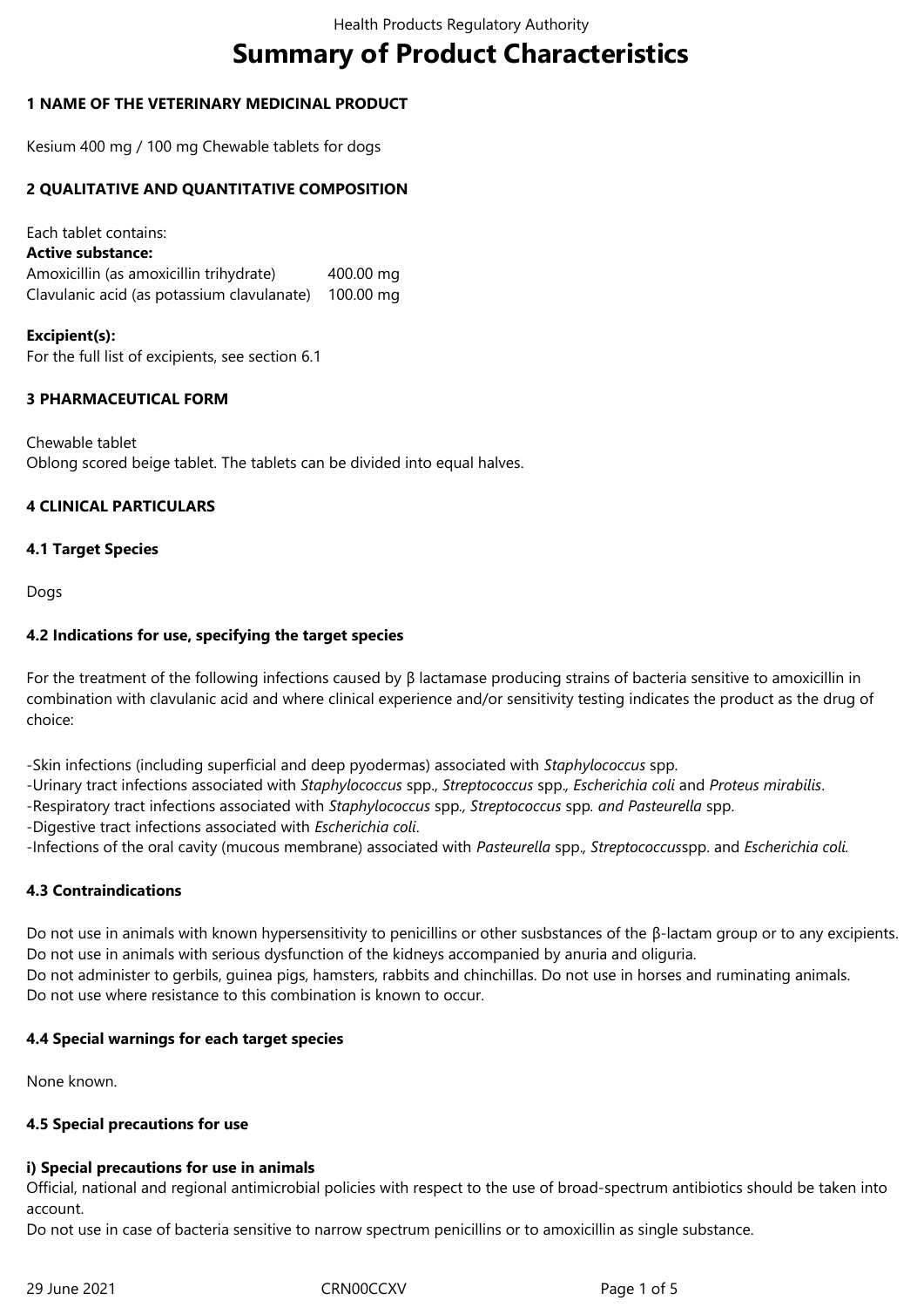#### Health Products Regulatory Authority

It is advised that upon initiating therapy appropriate sensitivity testing is performed and that therapy is continued only after susceptibility to the combination has been established.

Use of the product deviating from the instructions given in the SPC may increase the prevalence of bacteria resistant to the amoxicillin/clavulanate, and may decrease the effectiveness of treatment with beta-lactam antibiotics

In animals with hepatic and renal dysfunction, the dosing regimen should be carefully evaluated and the use of the product based on a risk/benefit evaluation by the veterinary surgeon.

Caution is advised in the use in small herbivores other than those in the section 4.3.

The potential for allergic cross-reactions with other penicillin derivates and cephalosporins should be considered

The chewable tablets are flavoured. In order to avoid any accidental ingestion, store tablets out of reach of the animals

**ii) Special precautions to be taken by the person administering the veterinary medicinal product to animals** Penicillins and cephalosporins may cause hypersensitivity (allergy) following injection, inhalation, ingestion or skin contact. Hypersensitivity to penicillins may lead to cross-reactions to cephalosporins and vice versa. Allergic reactions to these substances may occasionally be serious.

Do not handle this product if you know you are sensitised, or if you have been advised not to work with such preparations.

Handle this product with great care to avoid exposure, taking all recommended precautions.

If you develop symptoms following exposure such as a skin rash, you should seek medical advice and show the doctor this warning. Swelling of the face, lips or eyes or difficulty with breathing are more serious symptoms and require urgent medical attention.

Wash hands after use.

#### **4.6 Adverse reactions (frequency and seriousness)**

Mild gastrointestinal signs (diarrhoea and vomiting) have been reported in very rare cases (less than 1 animal in 10,000 animals, including isolated reports) after administration of the product. Treatment may be discontinued depending on the severity of the undesirable effects and a benefit/risk evaluation by the veterinary surgeon.

Allergic reactions (skin reactions, anaphylaxis) have been reported in very rare cases **(**less than 1 animal in 10,000 animals, including isolated reports). In these cases, administration should be discontinued and a symptomatic treatment given.

#### **4.7 Use during pregnancy, lactation or lay**

Laboratory studies in rats and micehave not produced any evidence of teratogenic, foetotoxic or maternotoxic effects. In pregnant and lactating animals, use only according to the benefit/risk assessment by the responsible veterinarian.

#### **4.8 Interaction with other medicinal products and other forms of interactions**

Chloramphenicol, macrolides, sulfonamides and tetracyclines may inhibit the antibacterial effect of penicillins because of the rapid onset of bacteriostatic action.

Penicillins may increase the effect of aminoglycosides.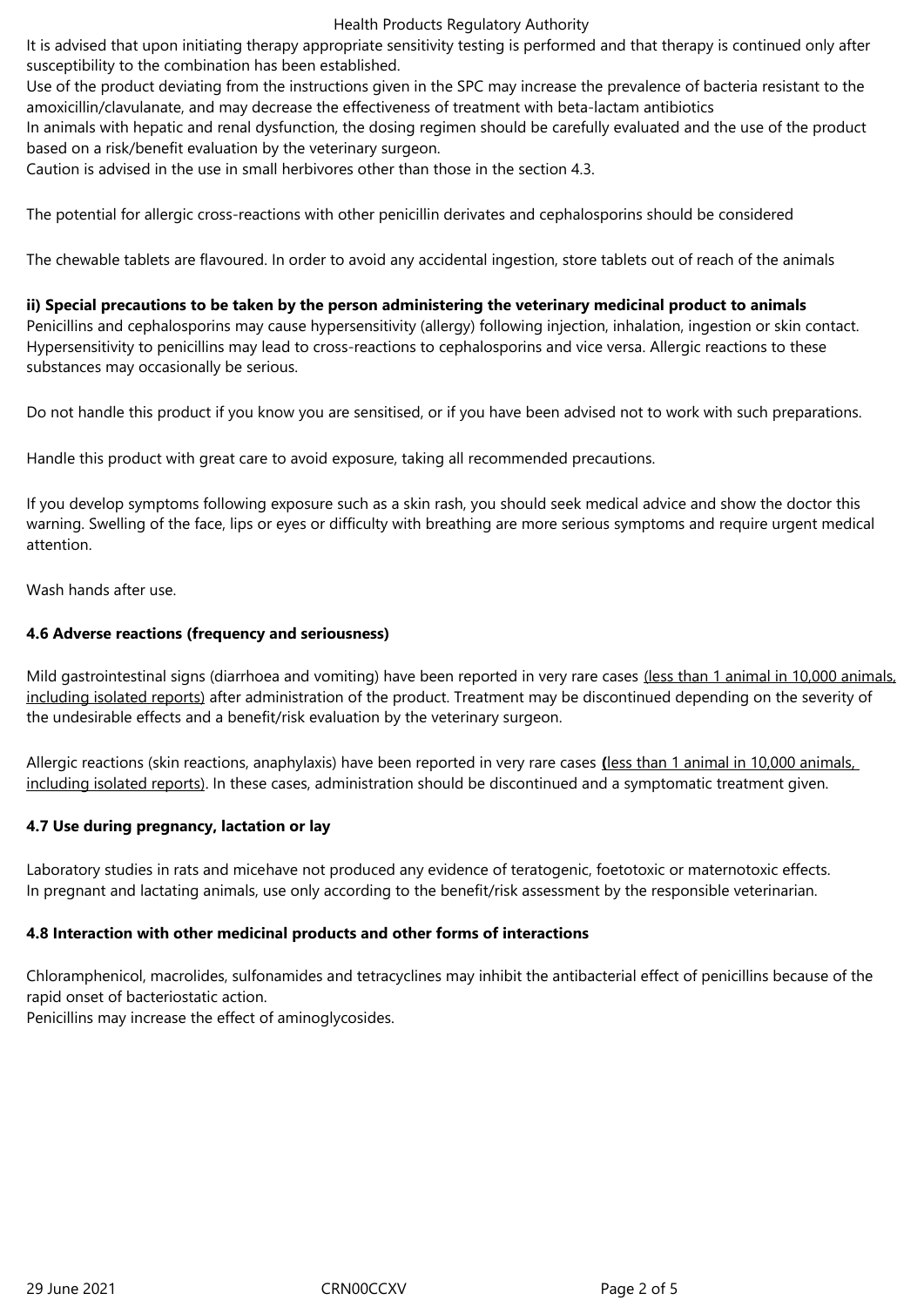#### Health Products Regulatory Authority **4.9 Amounts to be administered and administration route**

The recommended dose of the product is 10 mg amoxicillin / 2.5 mg clavulanic acid per kg body weight twice a day by the oral route in dogs, i.e. 1 tablet per 40 kg body weight every 12 h, according to the following table:

| <b>Bodyweight (kg)</b> | <b>Number of tablets twice daily</b> |
|------------------------|--------------------------------------|
| >15.0 to 20.0          | $\frac{1}{2}$                        |
| $>20.0$ to 25.0        | Use Kesium 200 mg / 50 mg            |
| $>25.0$ to 40.0        |                                      |
| $>40.0$ to 60.0        | $1^{1}/_{2}$                         |
| $>60.0$ to 80.0        |                                      |

In refractory cases the dose may be doubled to 20 mg of amoxicillin / 5 mg clavulanic acid/kg bodyweight twice daily, at the clinician's discretion.

The chewable tablets are flavoured and are accepted by a majority of dogs. The chewable tablets can be administered directly into the mouth of the animals or added to a small quantity of food.

## Duration of therapy

The majority of routine cases respond to  $5 - 7$  days of therapy.

In chronic cases, a longer case of therapy is recommended. In such circumstances overall treatment length must be at the clinician's discretion, but should be long enough to ensure complete resolution of the bacterial disease. To ensure the correct dosage, body weight should be determined as accurately as possible to avoid under-dosing.

## **4.10 Overdose (symptoms, emergency procedures, antidotes), if necessary**

In case of overdose diarrhoea, allergic reactions or further symptoms like central nervous excitation manifestations or cramps could appear. Symptomatic treatment should be initiated when necessary.

## **4.11 Withdrawal period(s)**

Not applicable.

## **5 PHARMACOLOGICAL or IMMUNOLOGICAL PROPERTIES**

**Pharmacotherapeutic group:** Beta-lactam antibacterials, penicillins **ATCvet code:** QJ01CR02

## **5.1 Pharmacodynamic properties**

Amoxicillin is a beta-lactam antibiotic and its structure contains the beta-lactam ring and thiazolidine ring common to all penicillins. Amoxicillin shows activity against susceptible Gram-positive bacteria and Gram-negative bacteria.

Beta-lactam antibiotics prevent the bacterial cell wall from forming by interfering with the final stage of peptidoglycan synthesis. They inhibit the activity of transpeptidase enzymes, which catalyse cross-linkage of the glycopeptide polymer units that form the cell wall. They exert a bactericidal action but cause lysis of growing cells only.

Clavulanic acid is one of the naturally occurring metabolites of the streptomycete *Streptomyces clavuligerus.* It has a structural similarity to the penicillin nucleus, including possession of a beta-lactam ring. Clavulanic acid is a beta-lactamase inhibitor acting initially competitively but ultimately irreversibly. Clavulanic acid will penetrate the bacterial cell wall binding to both extracellular and intracellular beta-lactamases.

Amoxicillin is susceptible to breakdown by β-lactamase and therefore combination with an effective β-lactamase inhibitor (clavulanic acid) extends the range of bacteria against which it is active to include β-lactamase producing species.

*In vitro* potentiated amoxicillin is active against a wide range of clinically important aerobic and anaerobic bacteria including: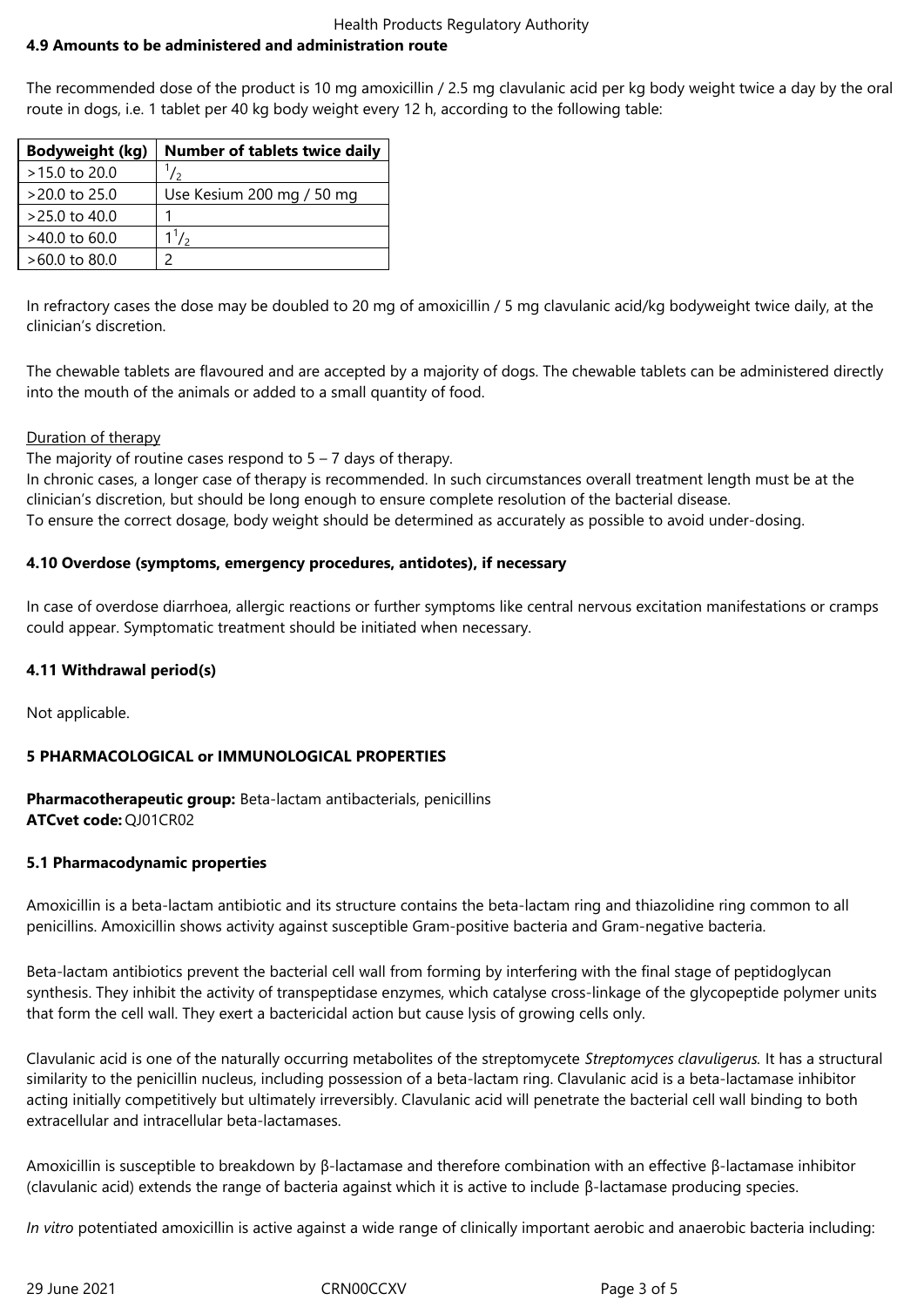Gram-positive: *Staphylococcus* spp. (including β-lactamase producing strains) *Streptococcus* spp.

Gram-negative: *Escherichia coli* (including most β-lactamase producing strains) *Pasteurella* spp. *Proteus* spp.

Resistance is shown among *Enterobacter* spp., *Pseudomonas aeruginosa* and methicillin-resistant *Staphylococcus aureus*. A trend in resistance of *E. coli* is reported.

#### **5.2 Pharmacokinetic particulars**

After oral administration in dogs, amoxicillin and clavulanic acid are rapidly absorbed. Amoxicillin (pKa 2.8) has a relatively small apparent distribution volume, a low plasma protein binding (34 % in dogs) and a short terminal half-life due to active tubular excretion via the kidneys. Following absorption the highest concentrations are found in the kidneys (urine) and the bile and then in liver, lungs, heart and spleen. The distribution of amoxicillin to the cerebrospinal fluid is low unless the meninges are inflamed.

Clavulanic acid (pKa 2.7) is also well-absorbed following oral administration.The penetration to the cerebrospinal fluid is poor.The plasma protein binding is approximately 25 % and the elimination half-life is short.Clavulanic acid is mainly eliminated by renal excretion (unchanged in urine).

After single oral administration of 17 mg/kg amoxicillin and 4.3 mg/kg clavulanic acid in dogs:

-The maximal plasma concentration ( $C_{\text{max}}$ ) of amoxicillin (8.6 microgram/mL) was observed 1.5 hour following administration. -The maximal plasma concentration ( $C_{\text{max}}$ ) of clavulanic acid (4.9 microgram/mL) was observed 54 minutes following administration.

## **6 PHARMACEUTICAL PARTICULARS**

## **6.1 List of excipients**

Pig liver powder Yeast Crospovidone (type A) Povidone K 25 Hypromellose Microcrystalline cellulose Silica, colloidal anhydrous Magnesium stearate

## **6.2 Major incompatibilities**

Not applicable.

## **6.3 Shelf-life**

*Shelf-life of the veterinary medicinal product as packaged for sale:* 3 years Any divided tablet portions remaining after 12 hours should be discarded.

## **6.4 Special precautions for storage**

Do not store above 25 °C. Divided tablets should be stored in the blister pack.